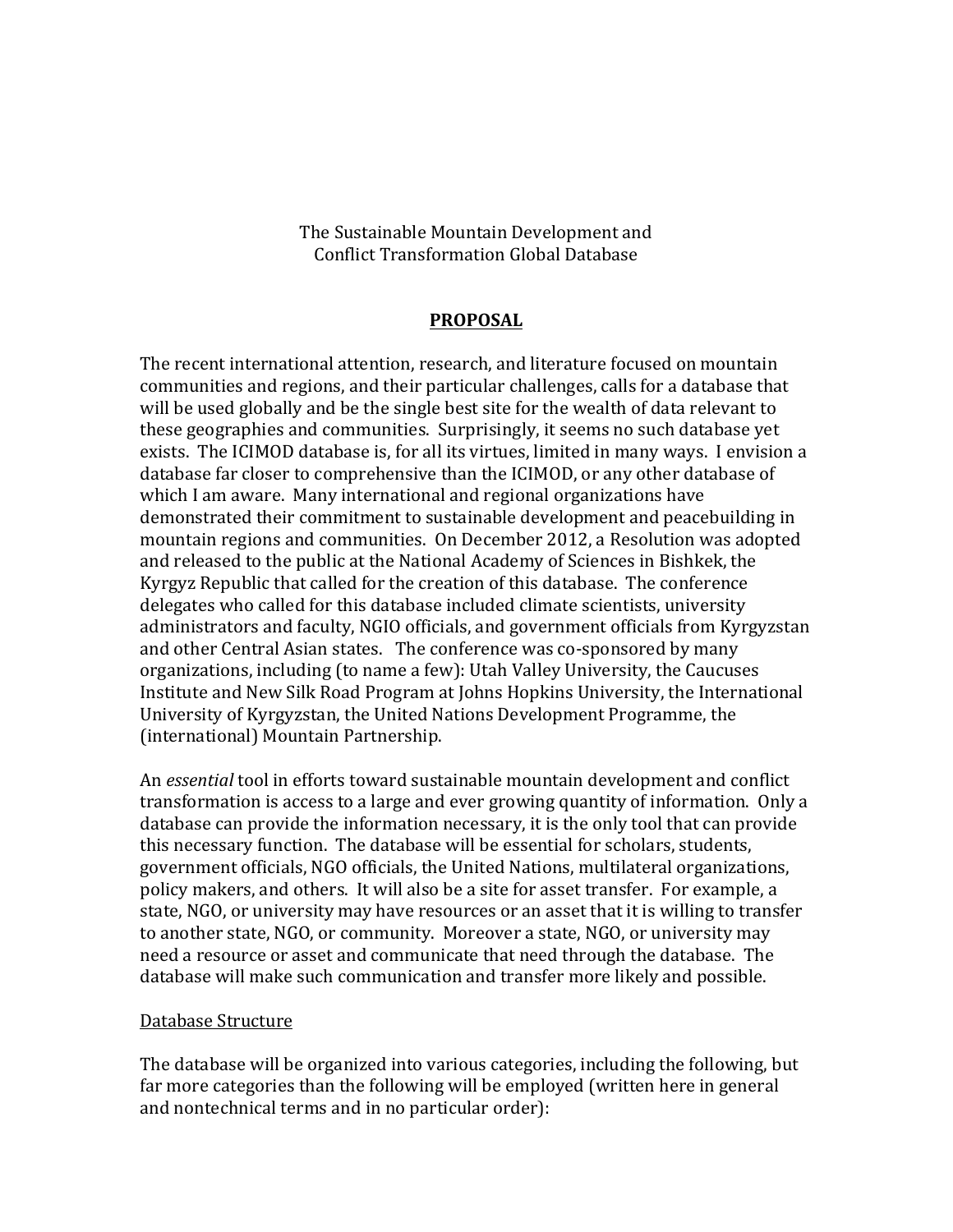- Anthropogenic climate change
- Ecology (there are many subtopics here)
- Water
- Agriculture
- Economics and Economic Development
	- o Labor and Migration
	- $\circ$  Investment and Capital Transfer
	- $\circ$  Social Entrepreneurship and investment
	- o Microfinance
- Education
- Culture and Religion
- Civil Society
- Law and Policy
- Religious organizations
- Women's Opportunities
- Youth and Children
- Urbanization
- Democratization
- Political Movements
- Conflict and Violence
- Peacebuilding, Conflict Transformation, Prevention, and Reconciliation
- Transitional and Restorative Justice
- Problems and problematics
- The United Nations
- Multilateral organizations
- NGOs
- Resources and assets needed
- Resources and assets held
- Resources and asset transfer costs and criteria
- Technologies (e.g., micro-hydroelectric power)
- Developing trends
- Developing solutions
- Important Texts and Documents
	- $\circ$  Peace and conflict literature
	- $\circ$  Peace and conflict institutions
	- o Sustainable development literature
- Countries
- Regions
- Communities

The above will, in time, be available in a number of languages, and translation of documents and sites will become an important function of the database.

## Organizational Structure